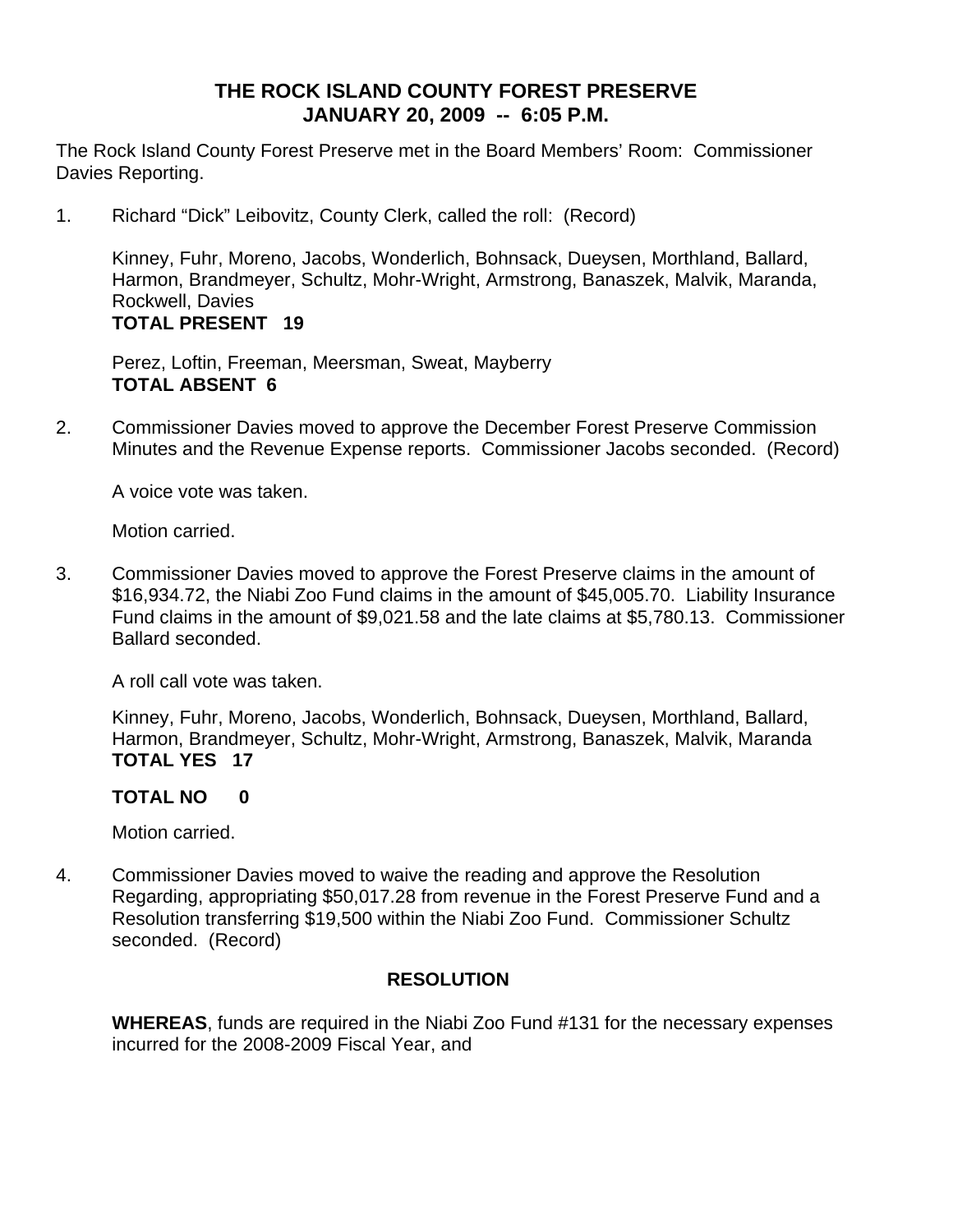**WHEREAS**, funds are available from unappropriated funds within the Niabi Zoo fund #131, and

**NOW, THEREFORE, BE IT RESOLVED** by the forest Preserve commission of Rock Island County, Rock Island, Illinois, as follows:

SECTION 1. An emergency exists as outlined above.

SECTION 2. An amount of \$19,500 be transferred from unappropriated funds in the Niabi Zoo fund #131 to the following:

| AMOUNT   | APPROPRIATION | <b>DESCRIPTION</b>               |
|----------|---------------|----------------------------------|
| \$13,600 | 131-32-763    | Infrastructure \$2,000-\$14,999  |
| \$5,900  | 131-32 766    | Building/Remodeling over \$5,000 |

SECTION 3. This Resolution to become effective immediately.

**ADOPTED** by the Rock Island County Forest Preserve Commission, Rock Island, Illinois, this  $20^{th}$  day of January, 2009.

#### **RESOLUTION**

**WHEREAS**, additional funds are required in the Forest Preserve Fund #130 for the flood damage expenses to be incurred in the 2008-2009 Fiscal Year, and

**WHEREAS**, funds are available from FEMA relief revenue received within the Forest Preserve Fund #130, and

**NOW, THEREFORE, BE IT RESOLVED** by the Forest Preserve Commission of Rock Island County, Rock Island, Illinois, as follows:

SECTION 1. An emergency exists as outlined above.

SECTION 2. An amount of \$50,017.28 be appropriated from revenue received in the Forest Preserve General Fund #130 to the following:

|  | AMOUNT APPROPRIATION DESCRIPTION                      | \$42,358.29 130-32-91 332.15 Federal Funds-FEMA Flood Relief<br>\$7,658.99 130-32-90 332.15 Federal Funds-FEMA Flood Relief |
|--|-------------------------------------------------------|-----------------------------------------------------------------------------------------------------------------------------|
|  | \$42,358.29 130-32-91 767<br>\$7.658.99 130-32-90 763 | Infrastructure<br>Infrastructure                                                                                            |

SECTION 3. This Resolution to become effective immediately.

**ADOPTED** by the Rock Island County Forest Preserve Commission, Rock Island County, Illinois, this  $20<sup>th</sup>$  day of January, 2009.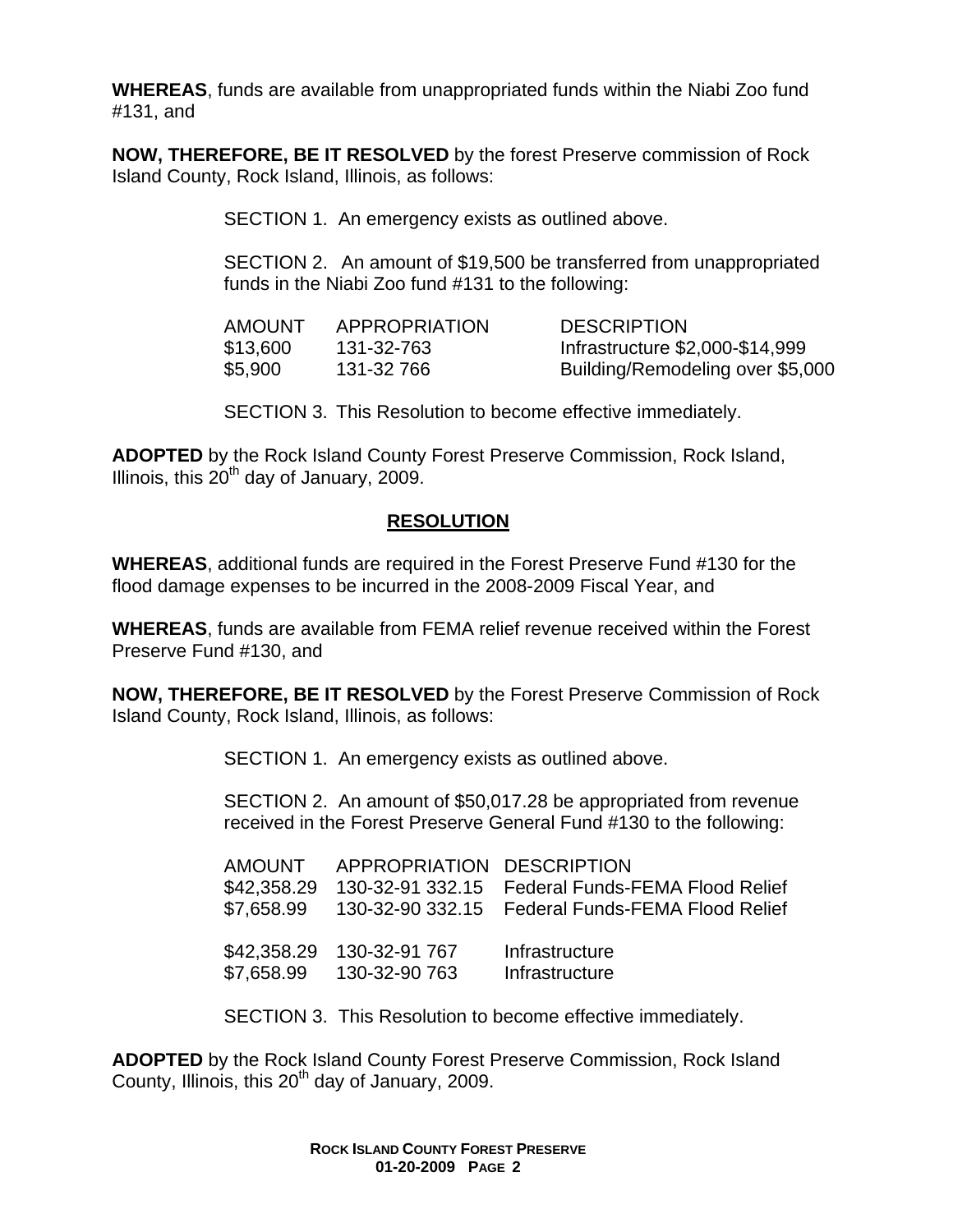A roll call vote was taken.

Kinney, Fuhr, Moreno, Jacobs, Wonderlich, Bohnsack, Dueysen, Morthland, Ballard, Harmon, Brandmeyer, Schultz, Mohr-Wright, Armstrong, Banaszek, Malvik, Maranda **TOTAL YES 17** 

## **TOTAL NO 0**

Motion carried.

5. Commissioner Davies moved to allow Missman & Associates to proceed with preliminary civil engineering services for a grant application for Loud Thunder for an estimated \$11,300. Commissioner Fuhr seconded.

A roll call vote was taken.

Kinney, Fuhr, Moreno, Jacobs, Wonderlich, Bohnsack, Dueysen, Morthland, Ballard, Harmon, Brandmeyer, Schultz, Mohr-Wright, Armstrong, Rockwell, Banaszek, Maranda **TOTAL YES 17**

## **TOTAL NO 0**

Motion carried.

6. Commissioner Davies moved to hire an education position at Niabi Zoo. Commissioner Dueysen seconded.

A roll call vote was taken.

Kinney, Fuhr, Moreno, Jacobs, Wonderlich, Bohnsack, Dueysen, Morthland, Ballard, Harmon, Brandmeyer, Schultz, Mohr-Wright, Armstrong, Rockwell, Banaszek, Malvik, Maranda **TOTAL YES 18** 

#### **No One Voted No.**

Motion carried.

7. Commissioner Davies moved to remove from display and approve the outside audit. Commissioner Mohr-Wright seconded.

A roll call vote was taken.

Kinney, Fuhr, Moreno, Jacobs, Wonderlich, Bohnsack, Dueysen, Morthland, Ballard, Harmon, Brandmeyer, Schultz, Mohr-Wright, Armstrong, Rockwell, Banaszek, Malvik, Maranda

# **TOTAL YES 18**

## **No One Voted No.**

Motion carried.